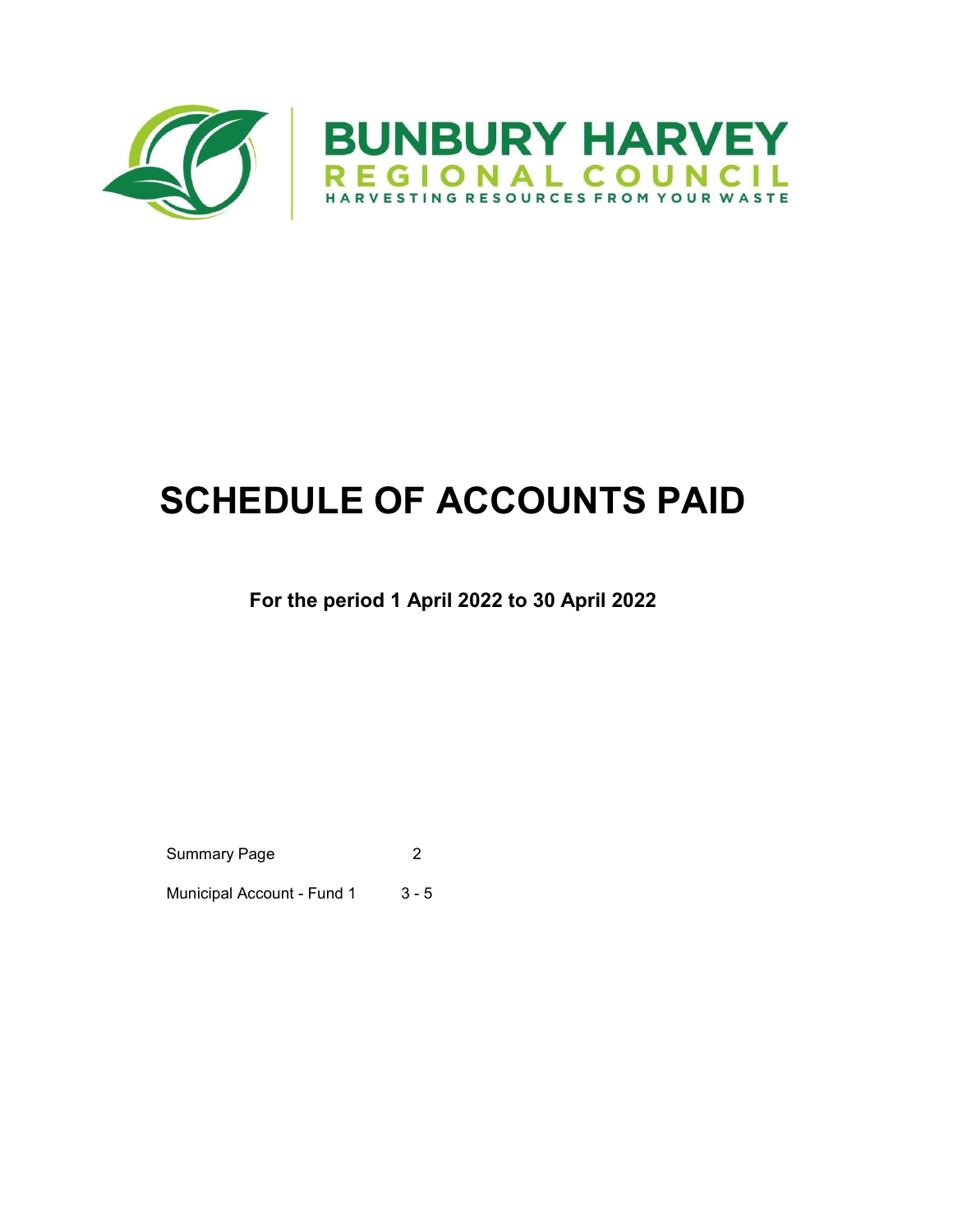

## **BUNBURY HARVEY** REGIONAL COUNCIL

#### Summary of Schedule of Accounts Municipal Account - Fund 1

| <b>Credit Card PAYMENTS</b> |                    |    |            |
|-----------------------------|--------------------|----|------------|
| <b>CC Payment</b>           | Details Page 3     |    |            |
| <b>Cheque PAYMENTS</b>      |                    |    |            |
| 015172                      | Details Page 3     | \$ | 9,000.00   |
| 015173                      | Details Page 3     | \$ | 6,000.00   |
| 015174                      | Details Page 3     | \$ | 12,000.00  |
| 015175                      | Details Page 3     | \$ | 14,000.00  |
| 015176                      | Details Page 3     | \$ | 6,500.00   |
| 015177                      | Details Page 3     | \$ | 10,000.00  |
| 015178                      | Details Page 3     | \$ | 3,000.00   |
| 015179                      | Details Page 3     | \$ | 7,000.00   |
| 015180                      | Details Page 3     | \$ | 8,000.00   |
|                             |                    |    |            |
| <b>Eftpos PAYMENTS</b>      |                    |    |            |
| BFEES0204                   | Details Page 3     | \$ | 252.89     |
| SALWAGE                     | Details Page 3     | \$ | 241.04     |
| EFT0504                     | Details Page 3     | \$ | 18,335.67  |
| <b>BPAY0504</b>             | Details Page 3     | \$ | 666.87     |
| <b>PAYDED</b>               | Details Page 3     | \$ | 129.50     |
| SUPERMAR22                  | Details Page 3     | \$ | 29,415.00  |
| <b>BPAY1304</b>             | Details Page 3     | \$ | 840.00     |
| PAYROLL1304A                | Details Page 3     | \$ | 20,704.84  |
| PAYROLL1304                 | Details Page 3     | \$ | 59,728.61  |
| EFT1404                     | Details Page 3 & 4 | \$ | 90,546.67  |
| <b>BFEES01904</b>           | Details Page 4     | \$ | 80.04      |
| BPAYMAR22                   | Details Page 4     | \$ | 83,651.00  |
| EFT2204                     | Details Page 4     | \$ | 65,235.23  |
| <b>BPAY2704</b>             | Details Page 4     | \$ | 840.00     |
| SALWAGE                     | Details Page 4     | \$ | 66,187.36  |
| EFT2904                     | Details Page 5     | \$ | 182,161.03 |
| <b>BPAY2904</b>             | Details Page 5     | \$ | 408.95     |

Total Municipal Account - Fund 1 \$ - 695,873.58 \$

#### CERTIFICATION OF CHIEF EXECUTIVE OFFI CER

This schedule of accounts paid is submitted to the Bunbury Harvey Regional Council Meeting on the 26th May 2022 in accordance with the Local Government (Financial Management) Regulations 1996 Section 13. These accounts have been checked and are fully supported by vouchers and invoices and which have been duly certified as to the receipt of goods and the rendition of services and as to prices, computations and costings.

#### MR PETER KEANE CHIEF EXECUTIVE OFFICER

#### CERTIFICATION OF CHAIRPERSON

I hereby certify that this schedule of accounts, covering vouchers as above was submitted to the Bunbury Harvey Regional Council meeting on the 26th May 2022 and that the amounts are approved for payment.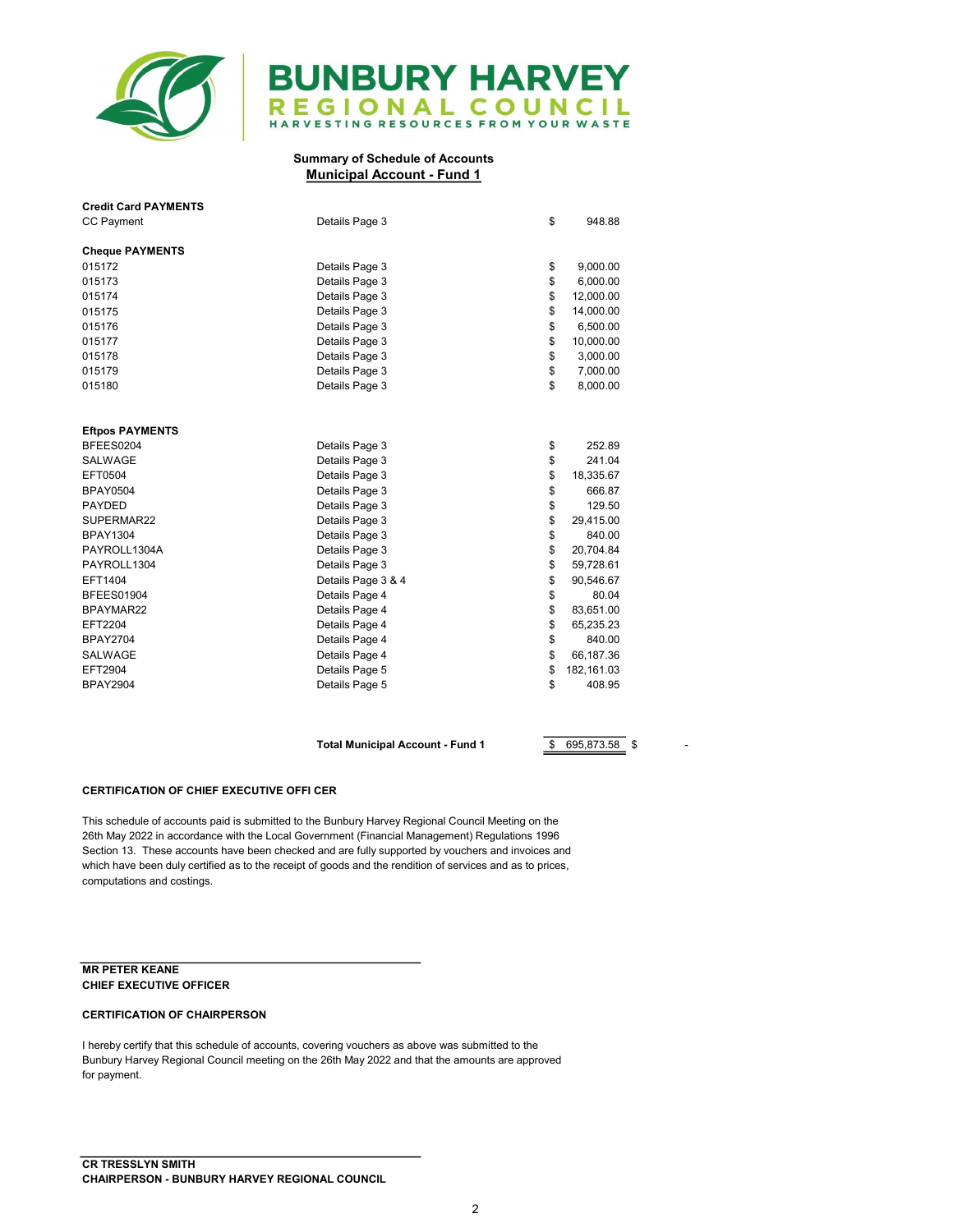

#### Supplier Invoice Report Bunbury Harvey Regional Council From 01 April 2022 to 30 April 2022

| Reference                   | Date Paid           | Payee                                                                                   | Inv           | <b>Description</b>                                                                                         | Amount         |                        |
|-----------------------------|---------------------|-----------------------------------------------------------------------------------------|---------------|------------------------------------------------------------------------------------------------------------|----------------|------------------------|
| <b>Credit Card Payments</b> |                     |                                                                                         |               |                                                                                                            |                |                        |
|                             |                     | Coles                                                                                   |               | <b>Council Meeting</b>                                                                                     | \$             | 112.58                 |
|                             |                     | <b>BWS Liquor</b>                                                                       |               | <b>Council Meeting</b>                                                                                     |                | 33.00                  |
| <b>CC Payment</b>           |                     | Adobe Systems                                                                           |               | Adobe monthly subscription                                                                                 | $\mathbf{s}$   | 21.99                  |
|                             |                     | <b>Computer Troubleshooters</b>                                                         |               | IT monthly subscription                                                                                    |                | 284.90                 |
|                             |                     | Woolworths                                                                              |               | Staff amentities                                                                                           | \$             | 109.80                 |
|                             |                     | Wix. Com Inc                                                                            |               | Subscription 360 Organics                                                                                  |                | 249.61                 |
|                             |                     | Xero Australia                                                                          |               | Xero subscription 22/03/22 - 21/05/22                                                                      | $\mathfrak{L}$ | 137.00                 |
|                             |                     |                                                                                         |               | <b>Total: Credit Card Payments</b>                                                                         |                | \$948.88               |
|                             |                     |                                                                                         |               |                                                                                                            |                |                        |
| <b>Cheque Payments</b>      |                     |                                                                                         |               |                                                                                                            |                |                        |
| 015172                      |                     | 1/04/2022 Bunbury Harvey Regional Council                                               |               | Container Deposit Scheme - Cash top up                                                                     | $\mathfrak{L}$ | 9.000.00               |
| 015173                      |                     | 5/04/2022 Bunbury Harvey Regional Council                                               |               | Container Deposit Scheme - Cash top up                                                                     |                | 6,000.00               |
| 015174<br>015175            |                     | 7/04/2022 Bunbury Harvey Regional Council<br>13/04/2022 Bunbury Harvey Regional Council |               | Container Deposit Scheme - Cash top up<br>Container Deposit Scheme - Cash top up                           | \$             | 12,000.00<br>14,000.00 |
| 015176                      |                     | 19/04/2022 Bunbury Harvey Regional Council                                              |               | Container Deposit Scheme - Cash top up                                                                     | \$             | 6,500.00               |
| 015177                      |                     | 21/04/2022 Bunbury Harvey Regional Council                                              |               | Container Deposit Scheme - Cash top up                                                                     |                | 10,000.00              |
| 015178                      |                     | 22/04/2022 Bunbury Harvey Regional Council                                              |               | Container Deposit Scheme - Cash top up                                                                     | \$             | 3,000.00               |
| 015179                      |                     | 26/04/2022 Bunbury Harvey Regional Council                                              |               | Container Deposit Scheme - Cash top up                                                                     |                | 7,000.00               |
| 015180                      |                     | 28/04/2022 Bunbury Harvey Regional Council                                              |               | Container Deposit Scheme - Cash top up                                                                     |                | 8,000.00               |
|                             |                     |                                                                                         |               | <b>Total: Cheque Payments</b>                                                                              | - \$           | 75,500.00              |
| <b>EFT Payments</b>         |                     |                                                                                         |               |                                                                                                            |                |                        |
| BFEES0204                   |                     | 2/04/2022 Commonwealth Bank                                                             |               | <b>CBA Merchant Fees</b>                                                                                   | \$             | 49.50                  |
| BFEES0204                   |                     | 2/04/2022 Commonwealth Bank                                                             |               | <b>CBA Merchant Fees</b>                                                                                   | \$             | 203.39                 |
| SALWAGE                     |                     | 4/04/2022 D Stirling                                                                    |               | Underpaid salary from pay period 16/3/22 - 29/03/22                                                        | \$             | 241.04                 |
| EFT0504                     |                     | 6/04/2011 Computer Troubleshooters Bunbury                                              | PO-1311       | Domain Registration and advanced DNS Hosting - 360organics.com.au (2 years)                                | \$             | 115.50                 |
| EFT0504                     |                     | 6/04/2011 Run Energy Pty Ltd                                                            | PO-0852       | Stanley Rd GCS flare rental & GCS Monitoring - February 2022                                               | $\mathfrak s$  | 4,243.25               |
| EFT0504                     |                     | 6/04/2011 Brandicoot                                                                    | INV-030878    | Monthly website subscription for March 2022 (bhrc.wa.gov.au website)                                       | \$             | 198.00                 |
| EFT0504                     |                     | 6/04/2011 Western Australian Local Government Association                               | 13091886      | Supply and deliver 100x Rapid Antigen Tests (RAT)                                                          | \$             | 891.00                 |
| EFT0504                     |                     | 6/04/2011 HTE Transport                                                                 | 71824         | Transport of CAT D7 Dozer from BROPF to SRWMF                                                              | \$             | 539.00                 |
| EFT0504                     |                     | 6/04/2011 RTS Diesel South West                                                         | 3435          | Repairs to Mitsibushi Triton Ute (BY432T)                                                                  | \$             | 365.42                 |
| EFT0504                     |                     | 6/04/2011 RTS Diesel South West                                                         | 3434          | Repair engine fault codes for ABS HINO H/Bin Truck (BY953M)                                                | \$             | 564.25                 |
| EFT0504                     |                     | 6/04/2011 RTS Diesel South West                                                         | 3433          | Repairs to Wacker Neuson C/Loader                                                                          | \$             | 301.35                 |
| EFT0504                     |                     | 6/04/2011 RTS Diesel South West                                                         | 3432          | Weld hydraulic control valve bracket onHINO H/Bin Truck BY368V                                             | \$             | 342.38                 |
| EFT0504                     |                     | 6/04/2011 RTS Diesel South West                                                         | 3431          | Replace front cutting edge onCAT950K Loader (BY410J)                                                       | \$             | 3,325.30               |
| EFT0504                     |                     | 6/04/2011 RTS Diesel South West                                                         | 3430          | Service on CAT950K Loader (BY410J)                                                                         | \$             | 1,050.30               |
| EFT0504                     |                     | 6/04/2011 RTS Diesel South West                                                         | 3429          | Service on Wacker Neuson C/Loader and front bucket cutting edge                                            | -\$            | 942.43                 |
| EFT0504                     |                     | 6/04/2011 RTS Diesel South West                                                         | 3427          | Service on Mitsibushi Triton BY432T (Service Ute)                                                          | \$             | 636.90                 |
| EFT0504                     |                     | 6/04/2011 RTS Diesel South West                                                         | 3426          | Service on Portafill Screener                                                                              | $\mathbf{s}$   | 841.62                 |
| EFT0504                     |                     | 6/04/2011 RTS Diesel South West                                                         | 3425          | 5750hr service on JCB455ZX Loader (BY175S)                                                                 | \$             | 907.50                 |
| EFT0504                     |                     | 6/04/2011 Bunnings Group Limited                                                        | 2706/00156526 | Disinfectant, Wipes and Spray bottle for Admin Office                                                      | $\mathfrak{s}$ | 38.70                  |
| EFT0504                     |                     | 6/04/2011 Golden West Unit Trust                                                        | 1513          | 1x new tyre - Fuel trailer BY85958                                                                         | \$             | 110.00                 |
| EFT0504                     |                     | 6/04/2011 Golden West Unit Trust                                                        | 1489          | 2 x New Tyres to Wacker Neuson Compact Loader                                                              | -\$            | 2,200.00               |
| EFT0504                     |                     | 6/04/2011 Hosepro South West Pty Ltd                                                    | 00004384      | Replace damaged hydraulic hoseJCB455ZX Loader (BY175S)                                                     | \$             | 722.77                 |
| <b>BPAY0504</b>             |                     | 6/04/2022 Shire of Dardanup                                                             | 32934         | Electricity Charges for BROPF from 09/12/2021 to 04/02/2022                                                | $\mathbf{s}$   | 666.87                 |
| PAYDED                      |                     | 12/04/2022 Australian Services Union                                                    |               | Union Fees - J Stidworthy Feb-Mar                                                                          | \$             | 129.50                 |
| SUPERMAR22                  | 12/04/2022 Asgard   |                                                                                         |               | Superannuation - March 2022                                                                                | \$             | 206.58                 |
| SUPERMAR22                  |                     | 12/04/2022 Australian Super                                                             |               | Superannuation - March 2022                                                                                | \$             | 6,145.56               |
| SUPERMAR22                  | 12/04/2022 Aware    |                                                                                         |               | Superannuation - March 2022                                                                                | \$             | 18,782.27              |
| SUPERMAR22                  | 12/04/2022 CBUS     |                                                                                         |               | Superannuation - March 2022                                                                                | -\$            | 100.50                 |
| SUPERMAR22                  |                     | 12/04/2022 HESTA Super                                                                  |               | Superannuation - March 2022                                                                                | $\mathbf{s}$   | 557.51                 |
| SUPERMAR22                  |                     | 12/04/2022 Prime Super                                                                  |               | Superannuation - March 2022                                                                                | \$             | 742.80                 |
| SUPERMAR22                  |                     | 12/04/2022 Rest Super                                                                   |               | Superannuation - March 2022                                                                                | $\mathbf{s}$   | 816.20                 |
| SUPERMAR22                  |                     | 12/04/2022 Australian Retirement Trust (previously Sunsuper)                            |               | Superannuation - March 2022                                                                                | \$             | 2,063.58               |
| <b>BPAY1304</b>             |                     | 13/04/2022 DEFT RENT                                                                    |               | Salary sacrifice - P Keane                                                                                 | \$             | 840.00                 |
| PAYROLL29Mar                | 13/04/2022 D Barker |                                                                                         |               | Termination payout                                                                                         | \$             | 20,704.84              |
| PAYROLL29Mar                |                     | 13/04/2022 BHRC Employees                                                               |               | Salaries 30/03/22 - 12/04/22                                                                               | \$             | 59,728.61              |
| EFT1404                     |                     | 14/04/2022 Councillor W Dickinson                                                       | WD Jan-Mar 22 | Councillor meeting fees - Jan-Mar 22                                                                       | \$             | 285.00                 |
| EFT1404                     |                     | 14/04/2022 Councillor T Smith                                                           | TS Jan-Mar 22 | Councillor meeting fees - Jan-Mar 22                                                                       | $\mathfrak s$  | 558.00                 |
| EFT1404                     |                     | 14/04/2022 Department of Water and Environmental Regulation                             | PO-1299       | Reimburse Unspent Grant Funds                                                                              | \$             | 1,903.48               |
| EFT1404                     |                     | 14/04/2022 Councillor K Turner                                                          | KT Jan-Mar 22 | Councillor meeting fees - Jan-Mar 22                                                                       | $\mathfrak s$  | 285.00                 |
| EFT1404                     |                     | 14/04/2022 Westside Equipment                                                           | JN23144       | Repair loose aircon wiringCB455ZX Loader (BY175S) at Banksia Road Compost Facility                         | \$             | 3,190.33               |
| EFT1404                     |                     | 14/04/2022 Councillor J Bromham                                                         | JB Jan-Mar 22 | Councillor meeting fees - Jan-Mar 22                                                                       | $\mathfrak{L}$ | 190.00                 |
| EFT1404                     |                     | 14/04/2022 Living Springs                                                               | INV-11239     | 15 Itr bottle springwater at SR Admin Office                                                               | \$             | 84.00                  |
| EFT1404                     |                     | 14/04/2022 Brandicoot                                                                   | INV-030927    | Monthly website subscription for March 2022 - Watch Your Waste Website                                     |                | 198.00                 |
| EFT1404                     |                     | 14/04/2022 Hitachi Construction Machinery (Australia) Pty Ltd                           | INV00063748   | Service Loader                                                                                             | \$             | 407.34                 |
| EFT1404                     |                     | 14/04/2022 Hitachi Construction Machinery (Australia) Pty Ltd                           | INV00062965   | Repair engine power fault & clean out contaminated fuel from fuel tank on HITACHI Front End Loader ZW220-5 | $\mathfrak{s}$ | 4,157.62               |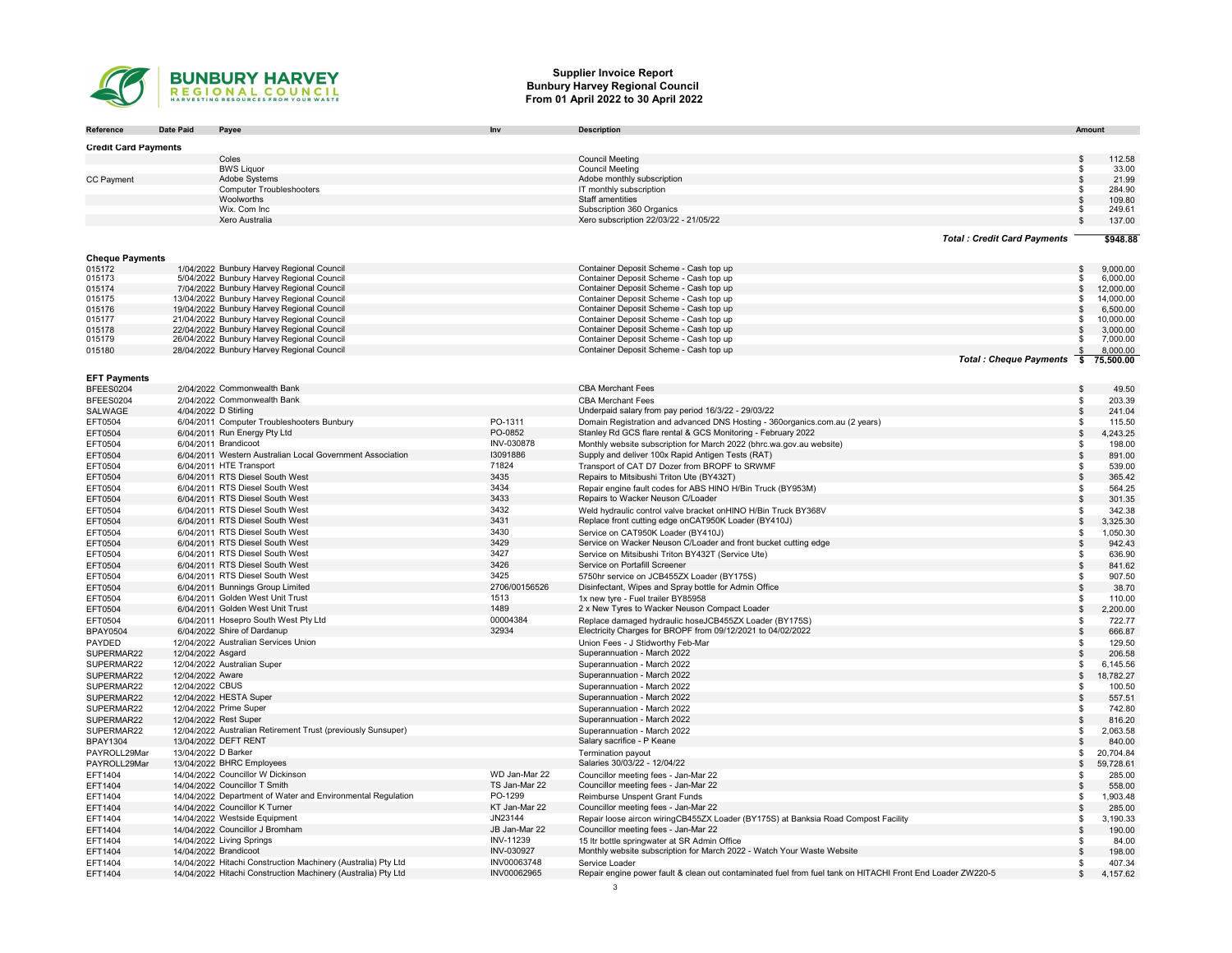

#### Supplier Invoice Report Bunbury Harvey Regional Council From 01 April 2022 to 30 April 2022

| Reference       | Date Paid             | Payee                                                                  | Inv              | <b>Description</b>                                                                            | Amount         |           |
|-----------------|-----------------------|------------------------------------------------------------------------|------------------|-----------------------------------------------------------------------------------------------|----------------|-----------|
| EFT1404         |                       | 14/04/2022 Cardno WA Pty Ltd                                           | ICW223143        | Sampling of Wood Waste Stockpiles at Stanley Road                                             |                | 35,278.43 |
|                 |                       |                                                                        | 198466           | 10x Truck Loads of Limestone to construct hardstand                                           | \$             |           |
| EFT1404         |                       | 14/04/2022 Carbone Bros Pty Ltd                                        |                  |                                                                                               | \$             | 5,574.20  |
| EFT1404         |                       | 14/04/2022 Western Australian Local Government Association             | 13092012         | Half of MWAC Contribution for 2021/22                                                         | \$.            | 6,469.54  |
| EFT1404         |                       | 14/04/2022 Councillor D Krispyn                                        | DK Jan-Mar 22    | Councillor meeting fees - Jan-Mar 22                                                          |                | 95.00     |
| EFT1404         |                       | 14/04/2022 Councillor B Andrew                                         | BA Jan-Mar 22    | Councillor meeting fees - Jan-Mar 22                                                          | \$.            | 285.00    |
| EFT1404         |                       | 14/04/2022 Ampol (Caltex) Australia Petroleum Pty Ltd - BHRC Bulk Fuel | 9426886169       | Supply and Deliver Bulk fuel 3,000Ltr                                                         | \$             | 5,113.68  |
| EFT1404         |                       | 14/04/2022 Ampol (Caltex) Australia Petroleum Pty Ltd - BHRC Bulk Fuel | 9426876979       | Grease & cartridges                                                                           |                | 419.24    |
| EFT1404         |                       | 14/04/2022 Ampol (Caltex) Australia Petroleum Pty Ltd - BHRC Bulk Fuel | 9426831909       | Supply and Deliver Bulk fuel 3,800Ltr                                                         | $\mathfrak{s}$ | 6,926.68  |
| EFT1404         |                       | 14/04/2022 Ampol (Caltex) Australia Petroleum Pty Ltd - BHRC Bulk Fuel | 9426829034       | Grease & cartridges                                                                           | \$             | 580.46    |
| EFT1404         |                       | 14/04/2022 Ampol (Caltex) Australia Petroleum Pty Ltd - BHRC Bulk Fuel | 9426805426       | Supply and Deliver Bulk fuel 300Ltr                                                           |                | 512.16    |
|                 |                       |                                                                        |                  |                                                                                               |                |           |
| EFT1404         |                       | 14/04/2022 Ampol (Caltex) Australia Petroleum Pty Ltd - BHRC Bulk Fuel | 9426779645       | Supply and Deliver Bulk fuel 3,102Ltr                                                         | \$.            | 5,277.31  |
| EFT1404         |                       | 14/04/2022 Cmac Cleaning Services                                      | 921              | Cleaning Services at Banksia Road for March 2022                                              | \$             | 605.00    |
| EFT1404         |                       | 14/04/2022 Hosepro South West Pty Ltd                                  | 4443             | Repair plant blade hoseHydromek Excavator                                                     |                | 699.47    |
| EFT1404         |                       | 14/04/2022 Hosepro South West Pty Ltd                                  | 4313             | Supply and fit hydraulic fittings Edge Slayer Shredder                                        |                | 677.56    |
| EFT1404         |                       | 14/04/2022 Hosepro South West Pty Ltd                                  | 4288             | Repair quick hitch hoses 4 in 1 bucket Wacker Neuson C/Loader                                 | \$             | 583.35    |
| EFT1404         |                       | 14/04/2022 RTS Diesel South West                                       | 3443             | Repair hydraulic damaged arm damaged JCB455ZX Loader (BY175S)                                 |                | 288.20    |
| EFT1404         |                       | 14/04/2022 RTS Diesel South West                                       | 3441             | Repair conveyor speed problem & fit fire extinguishers Edge Slayer Shredder to Repair         | \$.            | 342.38    |
| EFT1404         |                       | 14/04/2022 RTS Diesel South West                                       | 3440             | Major service to HINO H/Bin Truck BY368V                                                      |                | 1,374.96  |
| EFT1404         |                       | 14/04/2022 RTS Diesel South West                                       | 3439             |                                                                                               |                |           |
|                 |                       |                                                                        |                  | Replace snapped boltJCB455ZX Loader (BY175S)                                                  |                | 377.30    |
| EFT1404         |                       | 14/04/2022 RTS Diesel South West                                       | 3423             | Replace side door glass on Hidromek Excavator                                                 |                | 353.58    |
| EFT1404         |                       | 14/04/2022 Bunnings Group Limited                                      | 2706/00179698    | Purchase Disinfectant, Dishwashing Liquid and Distilled Water for CDS                         | \$             | 72.96     |
| EFT1404         |                       | 14/04/2022 Officeworks Superstores Pty Ltd - Bunbury                   | 25494510         | General Stationery for Admin Office                                                           | $\mathfrak{s}$ | 11.76     |
| EFT1404         |                       | 14/04/2022 Officeworks Superstores Pty Ltd - Bunbury                   | 25493917         | General Stationery for Admin Office & thermal rolls for gatehouse                             | \$             | 209.86    |
| EFT1404         |                       | 14/04/2022 CQR-VIEW Technologies                                       | 20220            | Maintenance CCTV & alarms - Routine Preventative Maintenance (CDS, Admin)                     | -96            | 665.50    |
| EFT1404         |                       | 14/04/2022 CQR-VIEW Technologies                                       | 20219            | Install Replacment Wireless Sensor Batteries, replace PIR's with pet friendly detectors       | \$             | 1,165.89  |
| EFT1404         |                       | 14/04/2022 Run Energy Pty Ltd                                          | 17545            | Stanley Rd GCS flare rental & GCS Monitoring - March 2022                                     | $\mathfrak{L}$ | 4,243.25  |
|                 |                       | 14/04/2022 Allsorts Carpentry & Maintenance                            | 173              |                                                                                               |                |           |
| EFT1404         |                       |                                                                        |                  | Repair sliding door rollers to CDS shed                                                       | \$             | 363.00    |
| EFT1404         |                       | 14/04/2022 Brecken Health Care                                         | 1276362          | Pre-Employment Medical - Lai-May Liew                                                         |                | 221.10    |
| EFT1404         |                       | 14/04/2022 Brecken Health Care                                         | 1276361          | Pre-Employment Medical - Samuel Edmonds-Theiss                                                | \$.            | 221.10    |
| EFT1404         |                       | 14/04/2022 Brecken Health Care                                         | 1276188          | Drug and Alcohol Screening (Secondary Screening) Pathology Testing Fee - Charley Fabry        |                | 133.71    |
| EFT1404         |                       | 14/04/2022 Australia Post - BHRC                                       | 1011426825       | Express Post for period ending 31/03/2022                                                     |                | 9.20      |
| EFT1404         |                       | 14/04/2022 Ampol (Caltex) Australia Petroleum Pty Ltd - BHRC StarCard  | 0302020802       | Fuel card                                                                                     |                | 137.07    |
| BFEES0204       |                       | 19/04/2022 Commonwealth Bank                                           |                  | Acc Service Fees                                                                              | \$             | 35.76     |
| BFEES0204       |                       | 19/04/2022 Commonwealth Bank                                           |                  | CommBiz transaction fees                                                                      | $\mathbf{s}$   | 44.28     |
|                 |                       | 21/04/2022 Australian Taxation Office                                  |                  |                                                                                               |                |           |
| BPAYMAR22       |                       |                                                                        |                  | March 22 BAS                                                                                  | \$             | 83,651.00 |
| EFT2204         |                       | 22/04/2022 Department of Water and Environmental Regulation            | W-L8949/Renewal  | Licence Renewal Fee for Stanley Road Licence L8949/2016/1                                     | \$             | 5,552.75  |
| <b>BPAY3003</b> |                       | 22/04/2022 Living Springs                                              | INV-11280        | 15 Itr bottle springwater - Banksia Rd                                                        |                | 94.50     |
| PAYROLL29Mar    |                       | 22/04/2022 QM Air Conditioning                                         | INV-0219         | Degas 45 fridges - remove 2kg Refrigerant                                                     |                | 132.00    |
| <b>BPAY3103</b> |                       | 22/04/2022 QM Air Conditioning                                         | INV-0215         | Degas 60 fridges - remove 3kg Refrigerant                                                     |                | 264.00    |
| <b>BPAY3103</b> |                       | 22/04/2022 Michelle Gibb                                               | <b>CDS</b>       | Payment for Containers for Change - never received                                            |                | 59.70     |
| EFT3103         |                       | 22/04/2022 Bunbury Cleaning Services                                   | 9724             | Office Clean March                                                                            |                | 343.40    |
| EFT3103         |                       | 22/04/2022 The Tyre Place Tyres & More                                 | 8411             | Radial patch & puncture Tractor Tyre                                                          |                | 191.00    |
|                 |                       | 22/04/2022 ASK Waste Management                                        | 830              |                                                                                               |                |           |
| EFT3103         |                       |                                                                        | 829              | BROPF Licence Amendments and Renewal March 2022                                               | \$.            | 7,122.50  |
| EFT3103         |                       | 22/04/2022 ASK Waste Management                                        |                  | SRWMF Licence Amendments and Renewal March 2022                                               | $\mathfrak{s}$ | 13,491.50 |
| EFT3103         |                       | 22/04/2022 ASK Waste Management                                        | 828              | SRWMF Licence Amendments and Renewal February 2022                                            | \$             | 18,590.00 |
| EFT3103         |                       | 22/04/2022 ASK Waste Management                                        | 823              | SRWMF Licence Amendments and Renewal February 2022                                            | $\mathfrak{s}$ | 19,052.00 |
| EFT3103         |                       | 22/04/2022 Bunnings Group Limited                                      | 2706/00187820    | Purchase batteries, fly spray & bates                                                         | \$.            | 64.91     |
| EFT3103         |                       | 22/04/2022 Officeworks Superstores Pty Ltd - Bunbury                   | 25738361         | Cash box, calculator, pens                                                                    | $\mathcal{F}$  | 30.12     |
| EFT3103         |                       | 22/04/2022 Officeworks Superstores Pty Ltd - Bunbury                   | 25735308         | Keji A4 Spiral Lecture Book x 5                                                               |                | 9.25      |
| EFT3103         |                       | 22/04/2022 Brecken Health Care                                         | 1285875          | Pre-Employment Medical - Geoffrey Ryder - 29/03/2022                                          | \$             | 221.10    |
| EFT3103         | 22/04/2022 Wren Oil   |                                                                        | 128472           | Used Motor Oil Collection from Stanley Road Waste Management Facility - March 2022            |                | 16.50     |
|                 |                       |                                                                        |                  |                                                                                               |                |           |
| <b>BPAY2704</b> |                       | 27/04/2022 DEFT RENT                                                   |                  | Salary sacrifice - P Keane                                                                    |                | 840.00    |
| SALWAGE         |                       | 27/04/2022 BHRC Employees                                              |                  | Salaries 13/04/22 - 26/04/22                                                                  | \$             | 66,187.36 |
| EFT2904         |                       | 29/04/2022 Run Energy Pty Ltd                                          | Prop 5372 1      | Landfill Gas Well Installation - Materials, Labour & Contract Services - Practical completion | \$             | 18,158.08 |
| EFT2904         |                       | 29/04/2022 Westside Equipment                                          | JN23442          | Service on CATD7RII Dozer (50 hours on new engine)                                            |                | 892.72    |
| EFT2904         |                       | 29/04/2022 Computer Troubleshooters Bunbury                            | <b>INV-7183</b>  | BEST plan premium - April 2022                                                                | \$             | 2,117.50  |
| EFT2904         |                       | 29/04/2022 Nightguard Security Service Pty Ltd                         | INV-152661       | <b>March Security Service</b>                                                                 | \$             | 3,888.50  |
| EFT2904         |                       | 29/04/2022 Living Springs                                              | <b>INV-11328</b> | 15 Itr bottle springwater at SR Admin Office                                                  | £.             | 136.50    |
| EFT2904         | 29/04/2022 Brandicoot |                                                                        | INV-031095       | Monthly website subscription for April 2022 (bhrc.wa.gov.au website)                          | \$             | 198.00    |
|                 |                       |                                                                        |                  |                                                                                               |                |           |
| EFT2904         |                       | 29/04/2022 Hitachi Construction Machinery (Australia) Pty Ltd          | INV00063390      | Service Agreement - February 2022 for HITACHI Front End Loader at BROPF                       | \$             | 416.72    |
| EFT2904         |                       | 29/04/2022 WINC Australia Pty Ltd                                      | 9038672719       | Various stationery                                                                            | \$             | 314.47    |
| EFT2904         |                       | 29/04/2022 Officeworks Superstores Pty Ltd - Bunbury                   | 600081852        | Various stationery                                                                            |                | 209.71    |
| EFT2904         |                       | 29/04/2022 Hosepro South West Pty Ltd                                  | 4602             | Replace 2x damaged hydraulic hoses to HINO H/Bin Truck BY953M                                 |                | 440.87    |
| EFT2904         |                       | 29/04/2022 Hosepro South West Pty Ltd                                  | 4543             | Repair o-ring on fitting for tarp lifter cylinder to HINO H/Bin Truck (BY368V)                |                | 231.14    |
| EFT2904         |                       | 29/04/2022 Cleanaway Solid Waste Pty Ltd (TPI)                         | 21673188         | City of Bunbury tipping fees - Hardwaste (oncharged)                                          | \$             | 28,876.98 |
| EFT2904         |                       | 29/04/2022 Cleanaway Solid Waste Pty Ltd (TPI)                         | 21671614         | Tipping fees for City of Bunbury, Shire of Harvey (both oncharged) and BHRC - March 22        |                | 78,887.24 |
| EFT2904         | 29/04/2022 Synergy    |                                                                        | 2053492692       | Electricity Charges for Stanley Road - Period: 09/02/2022 to 07/04/2022                       | -96            | 1,070.30  |
|                 |                       |                                                                        | 17733            |                                                                                               |                |           |
| EFT2904         |                       | 29/04/2022 Run Energy Pty Ltd                                          |                  | Landfill Gas Well Installation - Materials, Labour, Drilling & Plant and Equipment Services   | \$             | 44,470.80 |